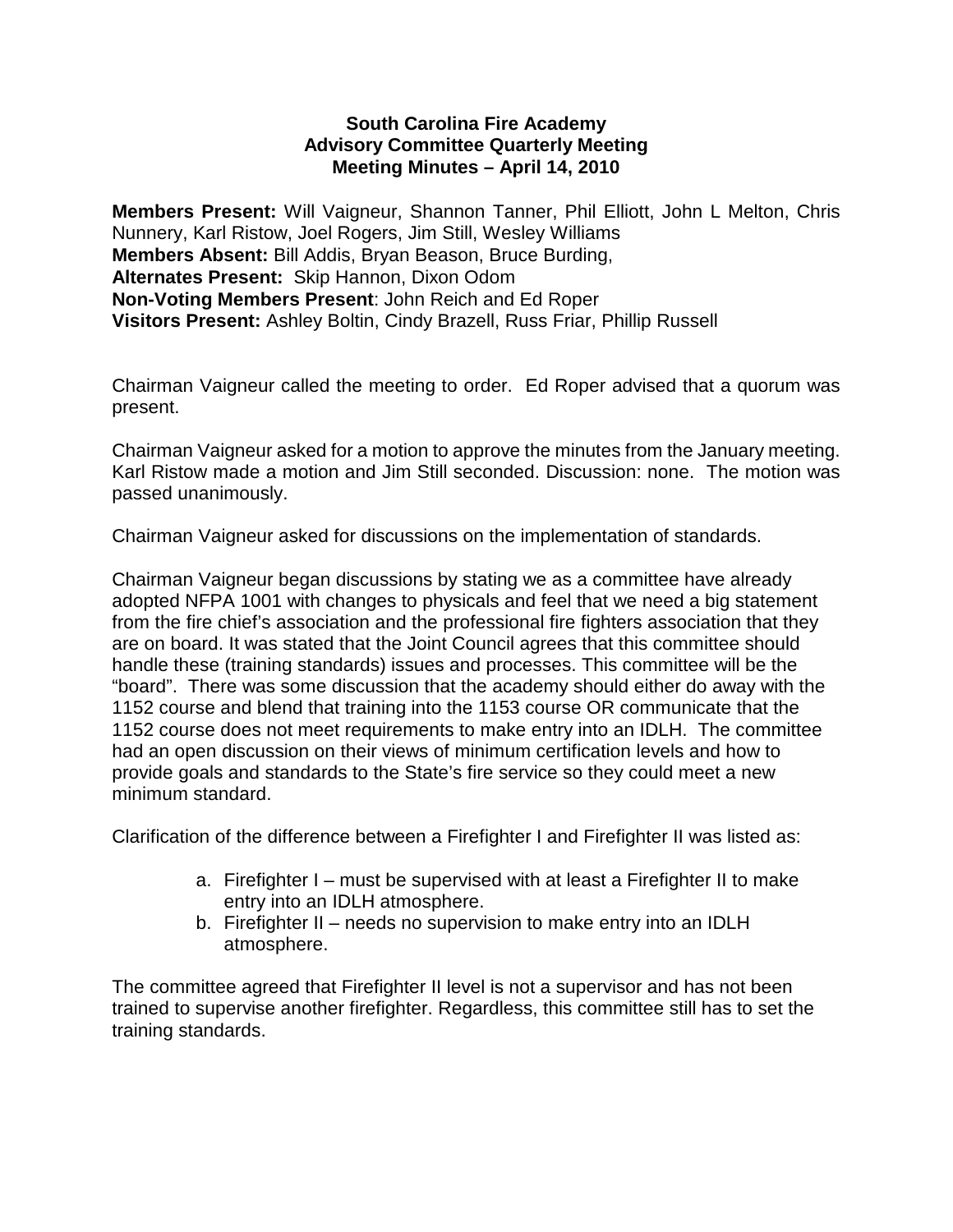Discussion moved to changing the name of the Fire Academy 1152 course and to remove the burn from the 1152 course. The following motions were made:

### **MOTION:** *Change the current name of 1152 course from "Fundamentals of Basic Interior Structural Firefighting" to "Fundamentals of Firefighting".*

 $1<sup>st</sup>$  – Wesley Williams  $2^{nd}$  – Joel Rogers

Discussion: none

Vote: all in favor, none opposed. Motion passed.

## **MOTION:** *Reword the description of the 1152 course to remove all references of OSHA Basic Interior Firefighting and to include a disclaimer from Karl Ristow as follows: This class is the first step to being qualified as a firefighter in South Carolina. This class DOES NOT qualify an individual to make entry into an IDLH at a fire scene.*

 $1<sup>st</sup>$  – Wesley Williams 2<sup>nd</sup> – Skip Hannon

Discussion: it was noted that on July 8, 2009 the SCFA Advisory Committee took a position that all firefighters should be trained to the Firefighter I and II standard before being allowed to make entry into an IDLH environment at a fire scene.

Vote: Yeas  $-7$  Nays  $-2$  Motion passed.

## *NOTE: There was not a motion made to remove the live evaluation burn from the 1152 course.*

NFPA 1002 – Chairman asked if we should look at the standards for driver operator. The committee felt that we should wait a while on this issue so that the fire service has time to absorb the new changes for firefighters.

# Fire Officer Standards

## **MOTION:** *A motion was made to amend a motion made in the December 17, 2009 meeting take out part about grandfathering and equivalents.*

 $1<sup>st</sup>$  – Karl Ristow  $2^{nd}$  – Jim Still

Discussion: none

Vote: Yeas  $-3$  Nays  $-6$  Motion was not passed.